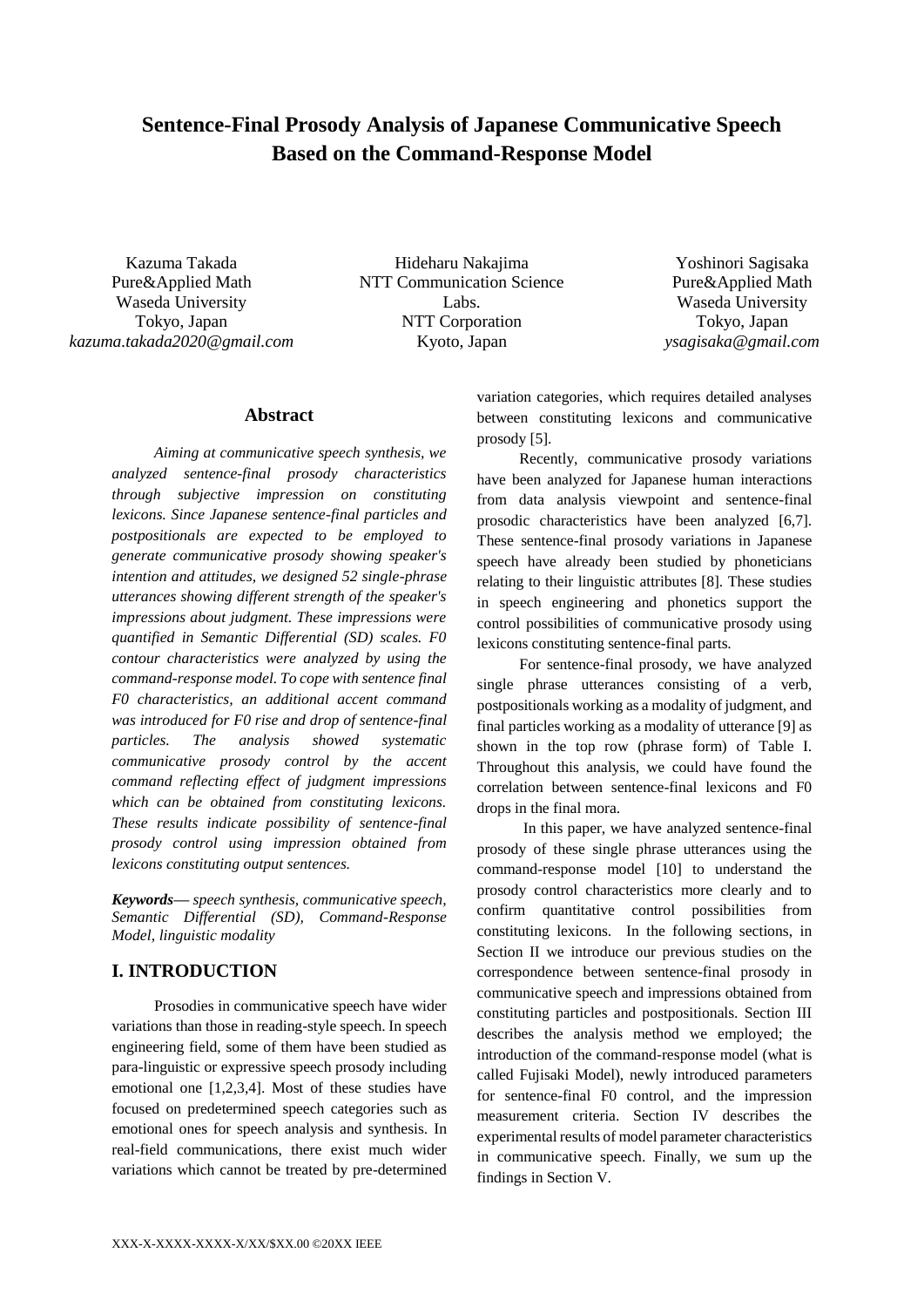# **II. BACKGROUNG**

Aiming at communicative speech synthesis, we have been studying the differences between communicative prosody and reading-style one based on constituting lexicons of the utterance [11,12,13]. Through these analyses, we have found strong correlation between F0 height and the strength of degree adverbs [11]. Furthermore, based on the correlations between F0 shape and impressions found in short utterances [12], we have shown a possibility of communicative speech computation using multidimensional impressions obtained from constituting lexicons [13].

In the most recent study, we found the correlation between Japanese sentence-final communicative prosody and impressions given by constituting lexicons [9]. In Japanese sentences, speaker's subjective information what is called linguistic modality appears in grammar structure. Masuoka pointed out speaker's belief or assertion of what he says appears at the end of the sentence [14]. For example, Japanese particles and auxiliaries at the sentence-final positions show speaker's judgment on what he says expressing how probable (i.e. /kamoshirenai/ ("may")) or how obligatory (i.e. /nakyadameda/ ("must")). The final particle shows speaker's attitude expressing confirmation or emphasis  $(\text{ne/ or } \text{/yo/}).$  Using utterances containing these postpositionals and final particles referred in [14] (Table I), we analyzed the correlation between communicative prosody and subjective impressions given by the lexicons. Especially, to measure impression about speaker's judgment given by the modality of judgment, we selected 3 axes related to speaker's judgment, "convinced", "assertive", and "advising". The analyses showed weak negative correlations between F0 rising at phrase-final mora and the magnitude of impressions expressing the speaker's judgment, convinced, assertive, and advising, obtained from particles and auxiliaries [9]. The correlations were found only in communicative speech but not in reading speech. In this study, to understand sentencefinal prosody scientifically, we employed the command-response model proposed by Fujisaki [10] to represent observed F0 contour as parameters associated with linguistical factors. Employing this F0 generation model, we tried to find F0 control characteristics through its model parameters in communicative speech.

# **III. CHARACTERIZATION OF JAPANESE COMMUNICATIVE FO CONTOUR**

In this section, we first briefly explain wellknown command-response model [10] and an additional introduced accent command for quantitative analysis of sentence-final prosody variation together with speech data employed for the analysis.

#### **A. F0 Contour Model**

The command-response model is known as F0 contour generation model relating to linguistical factors [10]. This model generates F0 contour as a sum of phrase component, accent component, and base F0 parameter F<sub>min</sub>, shown in (1). α, β, and γ are constants typically  $\alpha = 3.0$ ,  $\beta = 20.0$ , and  $\gamma = 0.9$  respectively.

0 min 0 = 1 2 =1 ( ) = ln + ( ) + ( ( ) ( )) ln *pi p i i J aj <sup>a</sup> j <sup>a</sup> j j F t F A G t T A G t T G t T* (1) 2 *t*

$$
G_p(t) = \begin{cases} \alpha^2 t e^{-\alpha t} & \text{for } t \ge 0\\ 0 & \text{for } t < 0 \end{cases}
$$
 (2)

$$
G_a(t) = \begin{cases} \min(1 - (1 + \beta t) e^{-\beta t}, \gamma) & \text{for } t \ge 0\\ 0 & \text{for } t < 0 \end{cases}
$$
 (3)

In these equations, F<sub>min</sub> represents F0 baseline.  $A_{\text{pi}}$  and  $T_{0i}$  represents magnitude and occurred time of phrase commands.  $A_{ai}$ ,  $T_{1i}$ ,  $T_{2i}$  represents magnitude, onset time, and offset time of accent commands. As shown in these equations, F0 contour is generated by quite small number of parameters which can be directly associated with prosody control factors given by the input sentence. For this reason, we adopted this model for our scientific F0 analysis.

### **B. Applying Additional Commands for Phrase Final F0 Control**

Previous study showed sentence-final communicative prosody shape varies depending on lexical impressions [9]. From the analysis, weak negative correlation was observed between final particle (i.e. sentence-final mora) F0 rising in Japanese communicative prosody and lexical impression values obtained from postpositionals. To see and quantify the variation of sentence-final F0 shape affected by lexical impression, we introduced an additional command corresponding to sentence-final mora F0 contour. Fujisaki et al. showed final particle prosody can be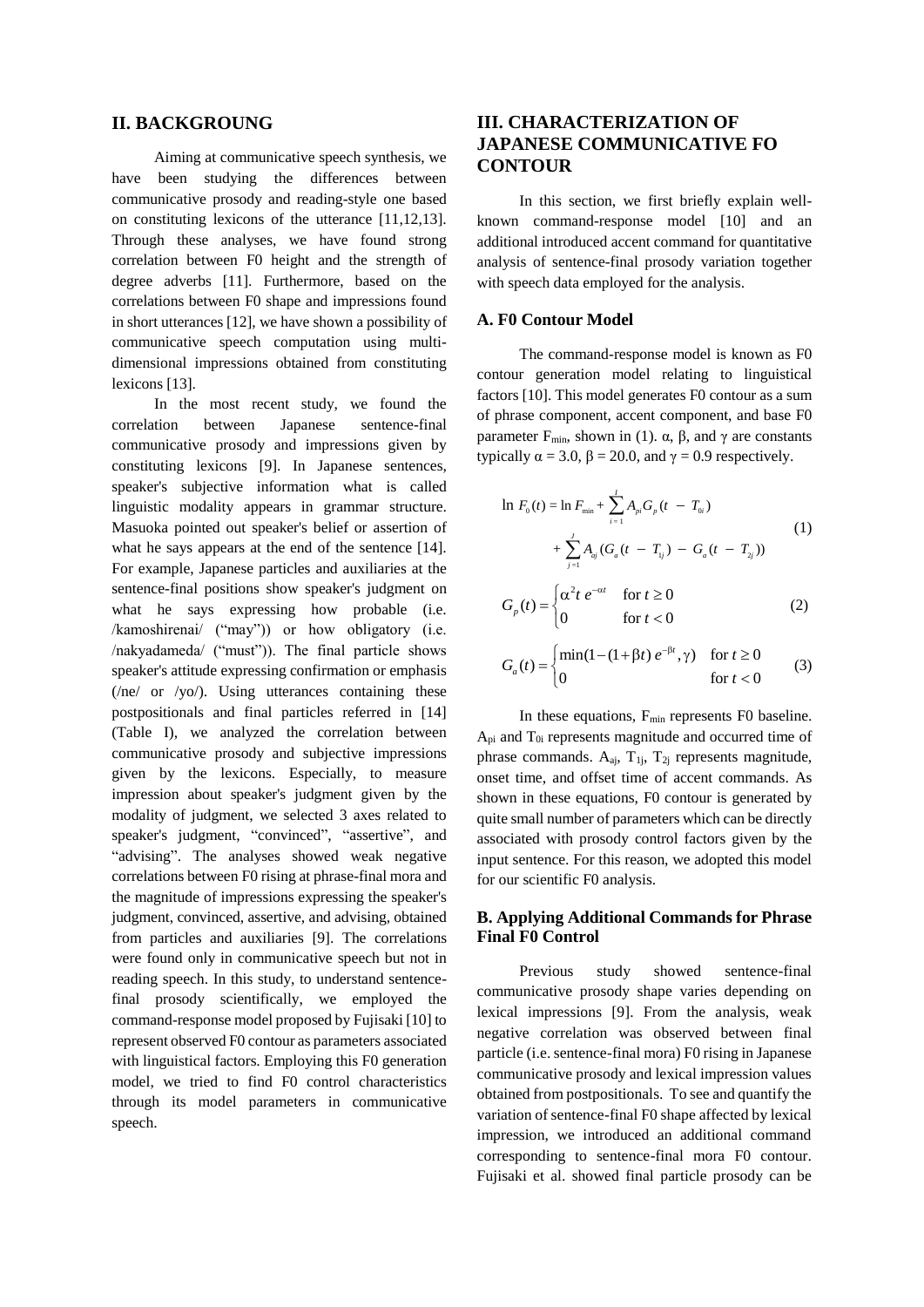described as accent commands by dialogue prosody analysis [15].

Therefore, in this study, we represented sentence-final mora command as an accent command (hereinafter called Aalast, T1last, T2last), which shows local F0 control as shown in bottom layer of Figure 1. In Japanese utterances, accent commands are usually positive [16]. On the other hand, though the commands are usually positive as well in English, negative commands were used when speaker exaggerates para-linguistic information [16]. Since final mora F0 drop found in communicative prosody [9], we allow sentence-final command  $A<sub>alast</sub>$  to be negative in the following analysis.



**Figure 1. An additional accent command to control sentence-final prosody**

**TABLE I. PHRASES USED FOR ANALYSES (ENGLISH TRANSLATIONS OR EXPLANATION IN "")**

| <b>Phrase form:</b>                                                         |                                        |  |  |  |  |
|-----------------------------------------------------------------------------|----------------------------------------|--|--|--|--|
| Verb + Postpositionals + Final particle                                     |                                        |  |  |  |  |
| $(i.e.$ /suru shikanai ne/ $)$                                              |                                        |  |  |  |  |
| Verb (2 words)                                                              |                                        |  |  |  |  |
| suru (type 0; accentless) "do"                                              |                                        |  |  |  |  |
| toru (type 1; head-accented) "take"                                         |                                        |  |  |  |  |
| Postpositional (13 words)                                                   |                                        |  |  |  |  |
| working as modality of judgment; speaker's judgment                         |                                        |  |  |  |  |
| <i>about contents</i>                                                       |                                        |  |  |  |  |
| kamoshirenai "may"                                                          | nichigainai "must"<br>(very<br>likely) |  |  |  |  |
| mitaida "look like"                                                         | rashii "sound"                         |  |  |  |  |
| hazuda "should"                                                             | bekida "ought to"                      |  |  |  |  |
| rebaii "only have to"                                                       | hougaii "had better"                   |  |  |  |  |
| nakyadameda "must"<br>(obligation)                                          | <i>shikanai</i> "just have to"         |  |  |  |  |
| temoii "can" (permission)                                                   | <i>nakutemoii</i> "not have to"        |  |  |  |  |
| chadameda "must not"                                                        |                                        |  |  |  |  |
| (prohibition)                                                               |                                        |  |  |  |  |
| Final particle (2 words)                                                    |                                        |  |  |  |  |
| working as modality of utterance; speaker's attitude or<br><i>intention</i> |                                        |  |  |  |  |
| $\mathcal{V}$                                                               | ne.                                    |  |  |  |  |

#### **C. Data Sets for Experiments**

Communicative speech utterances of 52 phrases with postpositionals showing different level of speaker's impression about judgment [9] were

employed for the analysis. Table I shows the words employed in the phrases. These phrases consist of a verb, postpositionals working as modality of judgment, showing speaker's judgment, and a final particle working as modality of utterance, showing speaker's attitude [14]. Impression given by text of the constituting words is measured by Semantic Differential (SD) scale method [17]. Communicative speech samples were the ones uttered as the speaker talks to their friends. Their F0 contours were extracted by WaveSurfer and smoothened by simple moving average. Reading-style speech samples were also collected to compare with communicative speech.  $F_{min}$ parameters were treated as constant depending on speakers and speech styles (communicative or reading-style).

As natural communicative speech recording is quite difficult, we carefully asked all speakers to imagine real situation. Despite these considerations, as it is difficult to utter communicative speech naturally, it tends to be similar to reading speech. For that reason, we selected utterances of 10 speakers which show clear difference between communicative and reading prosody for the analysis. The difference of these prosodies was measured by F0 fluctuation range, which is residual from regression line of F0 contour.

# **IV. EXPERIMENTAL RESULTS**

# **A. Controllability of Sentence-Final Communicative Prosody Based on Constituting Lexicons**

The analysis was carried out on the additional sentence-final commands in communicative prosody. The mean errors between measured F0 contours and computed ones were less than a semitone (communicative: 92 cents, reading: 80 cents). Not only positive but negative sentence-final commands were observed. As shown in the examples of Figure. 2a and 2b, sentence-final rising and falling F0 contours have been nicely approximated by the adopted sentencefinal accent commands. These accent commands suggest local F0 control at the phrase-final mora occurs in communicative prosody. Also, these characteristics seem to be resulted from strong manifestation of speaker's judgment represented by "kamosirenai" (maybe) in Figure 2a and "nichigainai" (must be) in Figure 2b.

The sentence-final command magnitude Aalast values in communicative speech turned out to be significantly smaller than those in reading speech ( $p <$ 0.05). Especially, as shown in Figure 3, sentence-final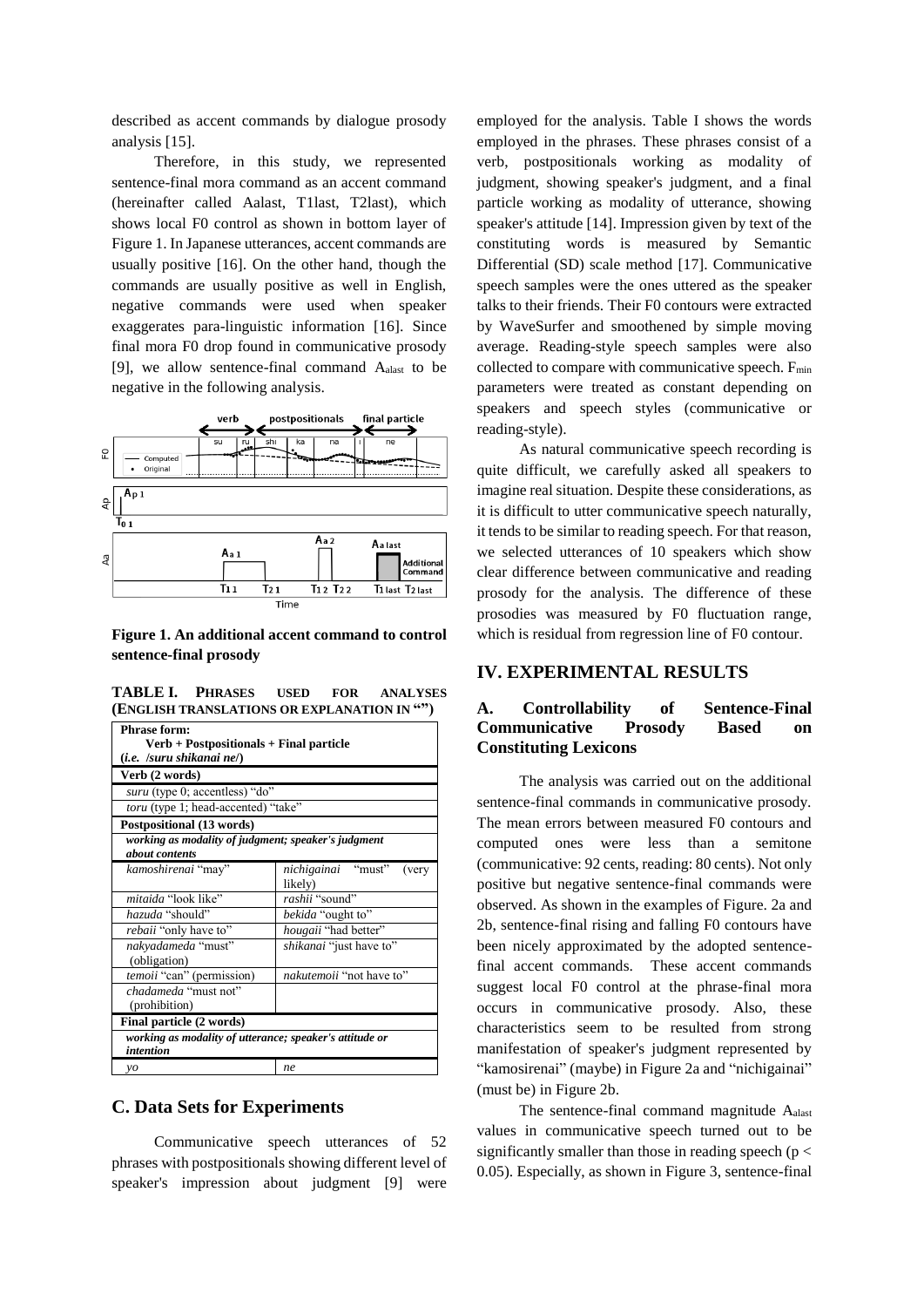F0 drop characteristic was observed more frequently in the communicative speech (28.7%) than the reading one (17.7%).

# **B. Effect of Lexical Impression to Sentence-Final Communicative Prosody**

In this analysis, we tried to find the possibilities to use impression obtained from lexicons for the control of communicative prosody. To focus on the lexicons constituting sentence-final parts showing judgment, we measured the magnitude of impressions about judgment ("convinced", "assertive" and "advising") obtained only from input lexicons. As we did not ask speakers to produce these speech samples with strict instructions, it is expected that individual sample and speaker may reflect factors other than impressions directly obtained from lexicons.





(b) An example of large F0 drop in speech with strong judgment (*/surunichigainaiyo/ (must do)*)

#### **Figure 2 .Model parameters of communicative utterances with sentence-final F0 rising (a) and lowering (b) (***bold line in accent command: sentence-*

Table II shows the correlation scores between *final command***)** Aalast and impression magnitudes about judgment obtained from constituting lexicons. As shown in the Table, weak correlations were observed in communicative prosody compared with the

uncorrelated reading ones between Aalast and impression magnitude of constituting lexicons for the samples with sentence-final particle "yo". As Japanese final particle "yo" emphasizes speaker's judgment, these correlations imply these lexical impressions affect communicative prosody.



**Figure 3. Distribution of Final mora command magnitude (***Aalast***) in communicative/reading speech samples**

The smallness of the correlations even in communicative speech looks due to high freedom of judgment magnitude. To directly measure only the constituting lexical effect, we should strictly control the production context or apply listening-based experiments we have used in the previous study [11]. However, all correlations were minus and those in communicative prosody were larger than reading ones, which suggests the involvement of input lexicons in communicative prosody control.

| <b>TABLE II. CORRELATION COEFFICIENTS</b> |
|-------------------------------------------|
| BETWEEN AALAST AND IMPRESSIONS OBTAINED   |
| FROM CONSTITUTING LEXICONS (WITH PARTICLE |
| "YO", WHICH STRENGTHENS THE JUDGMENT      |
| <b>IMPRESSIONS</b> )                      |

|                   | <b>Correlation</b> | <b>Impression about judgment</b> |           |          |  |
|-------------------|--------------------|----------------------------------|-----------|----------|--|
|                   | coefficients       | Convinced                        | assertive | advising |  |
|                   | Communicative      | $-0.201$                         | $-0.171$  | $-0.241$ |  |
|                   | Reading            | $-0.072$                         | $-0.076$  | $-0.041$ |  |
| unicative Aa_Last | 1.0<br>0.5<br>0.0  |                                  |           |          |  |



 $6.0$ 

Commu  $-1.0$ 

**Figure .4 Aalast parameter within each impression value "convinced" for communicative speech samples with final particle "yo"**